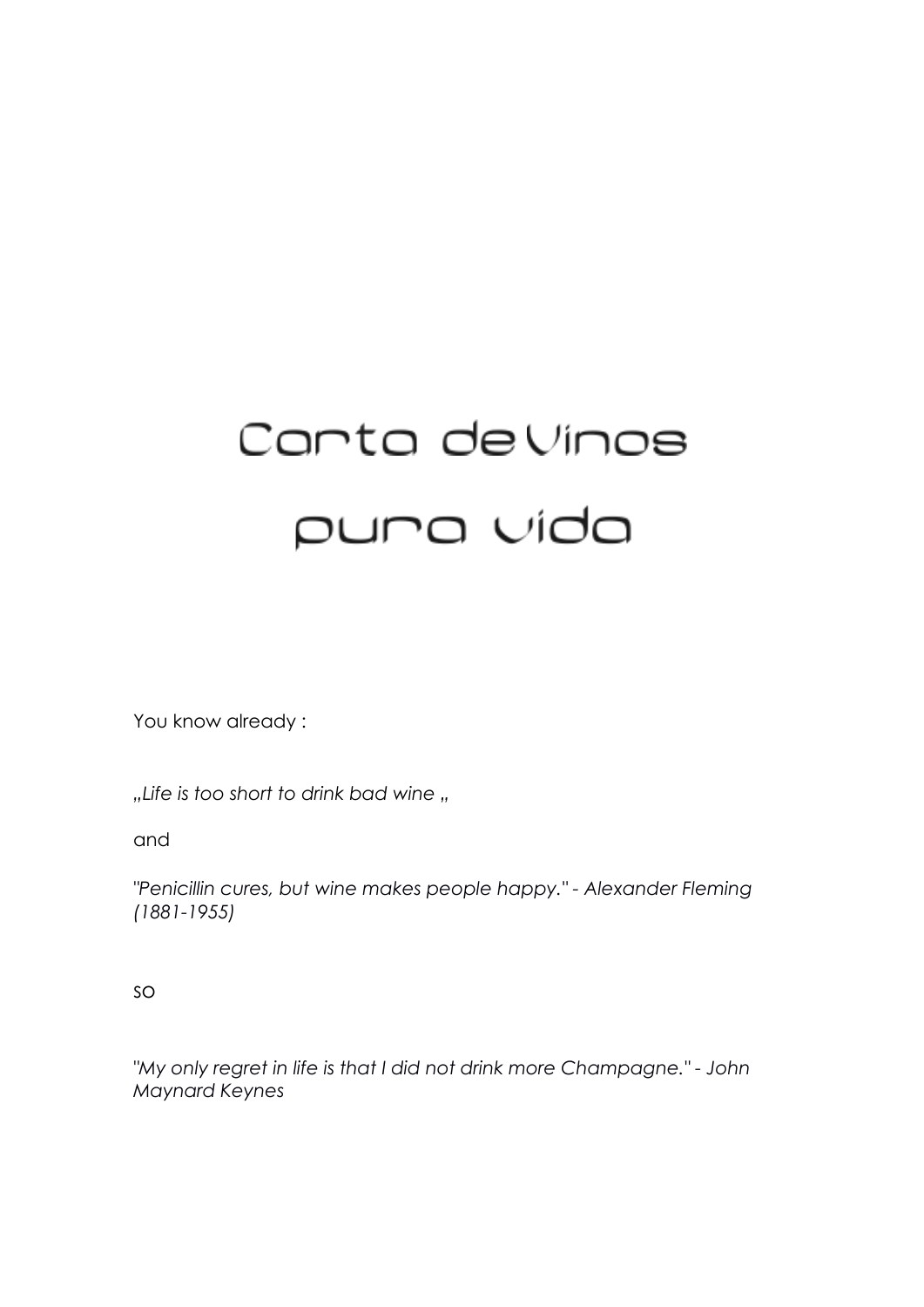## **Cava**

| Mestres Coquet Gran Reserva 14 | 42,00 € |
|--------------------------------|---------|
| Mestres Royale Rose            | 42,00 € |
| Prosecco GiggleWater           | 29,00 € |

## **CHAMPAGNE**

| Philippe Gonet Brut Reserve                  | 70,00 €   |
|----------------------------------------------|-----------|
| <b>Billecart-Salmon Brut</b>                 | 95,00 €   |
| <b>Bruno Paillard Blanc de Blancs</b>        | 120,00 €  |
| Frerejean Freres 1 er Cru Blanc de Blancs    | 140.00 €  |
| Krug Grande Cuvee                            | 390,00 €  |
| Dom Perignon Vintage '10                     | 360,00 €  |
| Duval Leroy Femme de Champagne '00 Grand Cru | 260,00 €  |
| <b>Billercart-Salmon Brut MAGNUM</b>         | 220,00 €  |
| Dom Perignon MAGNUM '10                      | 1030,00 € |

## CHAMPAGNE ROSÉ

| Philippe Gonet Rosé           | 98.00 €  |
|-------------------------------|----------|
| Ruinart Rosé                  | 145,00 € |
| Billecart-Salmon Rosé         | 135.00 € |
| Laurent-Perrier Rosé          | 145,00 € |
| Billercart-Salmon Rosé MAGNUM | 280.00 € |

## VINOS y CHAMPAGNE POR COPA

| Sanz (Verdejo)                          | $6,00 \in$ |
|-----------------------------------------|------------|
| Leirana (Albariño)                      | 7.00 €     |
| Gris Blanc et Noir (Rose)               | $6,50 \in$ |
| Valparaiso (Ribera del Duero)           | $6,50 \in$ |
| Bozeto de Exopto (Rioja)                | $8.50 \in$ |
| Philippe Gonet Brut Reserve (Champagne) | 14.00 €    |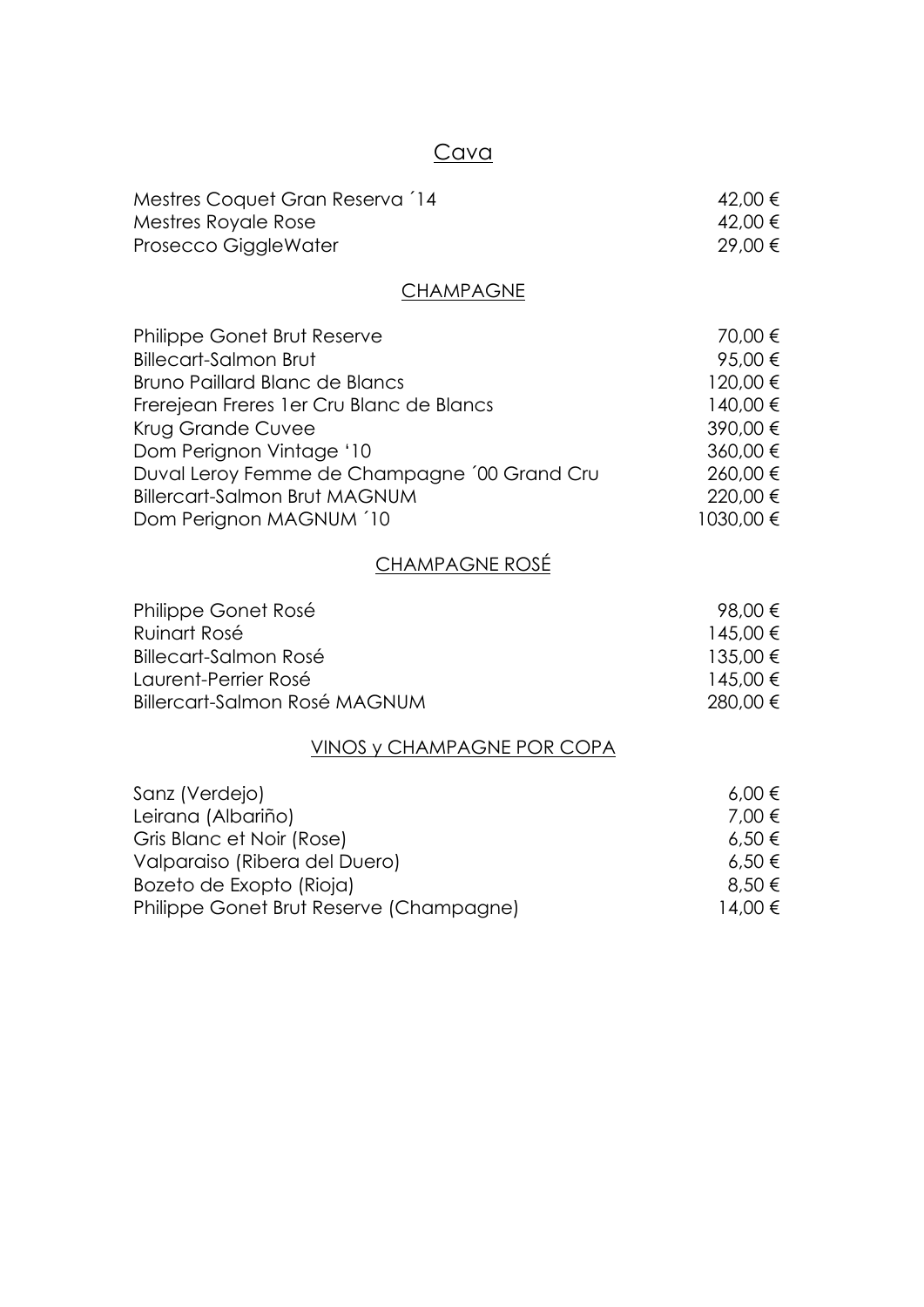# VINO BLANCO

# ESPAÑA

| D.O. Mallorca<br>Ca'n Verdura Supernova Moll                                                                              | 37,00 €                       |
|---------------------------------------------------------------------------------------------------------------------------|-------------------------------|
| D.O. Catalunya<br>Blanc del Terrer '19 (Macabeo)                                                                          | 29,00 €                       |
| D.O. Almansa<br>Rodriguez de Vera Pequeñas Parcelas (Chardonnay) 17                                                       | 59,00 €                       |
| D.O. Navarra<br>Otazu (Chardonnay)<br>Nekeas Allier (Chardonnay)                                                          | 28,00 €<br>32,00 €            |
| D.O. Rueda<br>Sanz (Verdejo)<br>Mantel Blanco (Sauvignon Blanc)<br>Belondrade & Lurton '20 (Verdejo)                      | 26,00 €<br>28,00 €<br>79,00 € |
| D.O. Ribeira Sacra<br>Algueira Brandán (Godello)                                                                          | 34,00 €                       |
| D.O.Ribeiro<br>Largar do Meréns, El Canto del Cuco<br>Largar do Meréns, El Escondite                                      | 34,00 €<br>59,00 €            |
| D.O. Rias Baixas<br>Leirana (Albariño Atlantico)<br>Terras Gauda Etiqueta Negra'18<br>(Albariño, Loureiro y Caiño Blanco) | 35,00 €<br>69,00€             |
| <b>SURAFRICA</b>                                                                                                          |                               |
| D.O. Stellenbosch<br>Jordan Inspector Periguey (Chenin Blanc)                                                             | 42,00 €                       |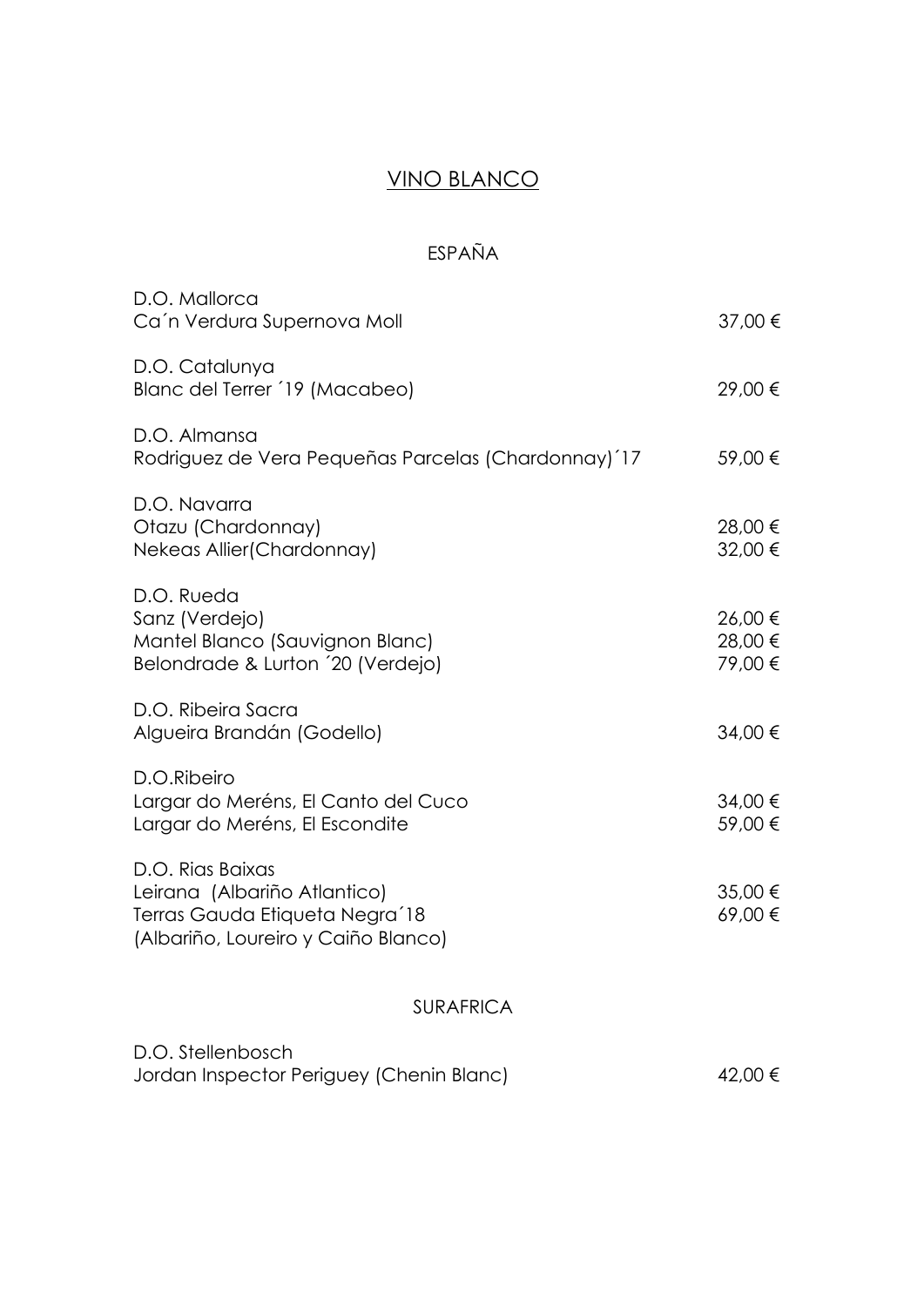#### FRANCIA

| A.O.C. Pouilly-Fumé<br>Domaine Gitton Pere&Fils, Clos Joanne d'Órion 19                                                                                  | 42,00 €                       |
|----------------------------------------------------------------------------------------------------------------------------------------------------------|-------------------------------|
| A.O.C. Sancerre<br>Domaine Vignobles Berthier '20<br>Domaine Gitton Pere&Fils Silex "Galinot" '17<br>Domaine Gitton Pere&Fils Silex "Galinot" '14 MAGNUM | 49,00 €<br>69,00€<br>145,00 € |
| A.O.C. Bourgogne<br>Domaine Cyrot-Buthiau 19                                                                                                             | 43,00 €                       |
| A.O.C. Chablis<br>Julien Brocard "La Boissonneuse" Chablis '19                                                                                           | 54,00 €                       |
| A.O.C. Mâcon-Solutre-Pouilly<br>Domaine Famille Paquet "Le Mont" '20                                                                                     | 46,00 €                       |
| A.O.C. Pouilly-Fusse<br>Domaine Famille Paquet 19                                                                                                        | 59,00 €                       |
| A.O.C. Meursault<br>Domaine Chavy-Chouet, Clos des Corvees de Citeau 19                                                                                  | 110,00 €                      |
| A.O.C. Puligny Montrachet<br>Domaine Jean Michel Gaunoux "Les Folatieres" 1 er Cru 19                                                                    | 168,00€                       |
| A.O.C. Chassagne-Montrachet<br>Vicent Girardin '17<br>Capuano Ferreri 1 er Cru Morgeout '20                                                              | 135,00 €<br>152,00 €          |
| A.O.C. Viré – Clessé<br>Les Héritiers du Comte LAFON MAGNUM '16                                                                                          | 210,00€                       |
| A.O.C. Corton-Charlemangne<br>Domaine Pascal Arnoux Grand Cru '15                                                                                        | 430,00 €                      |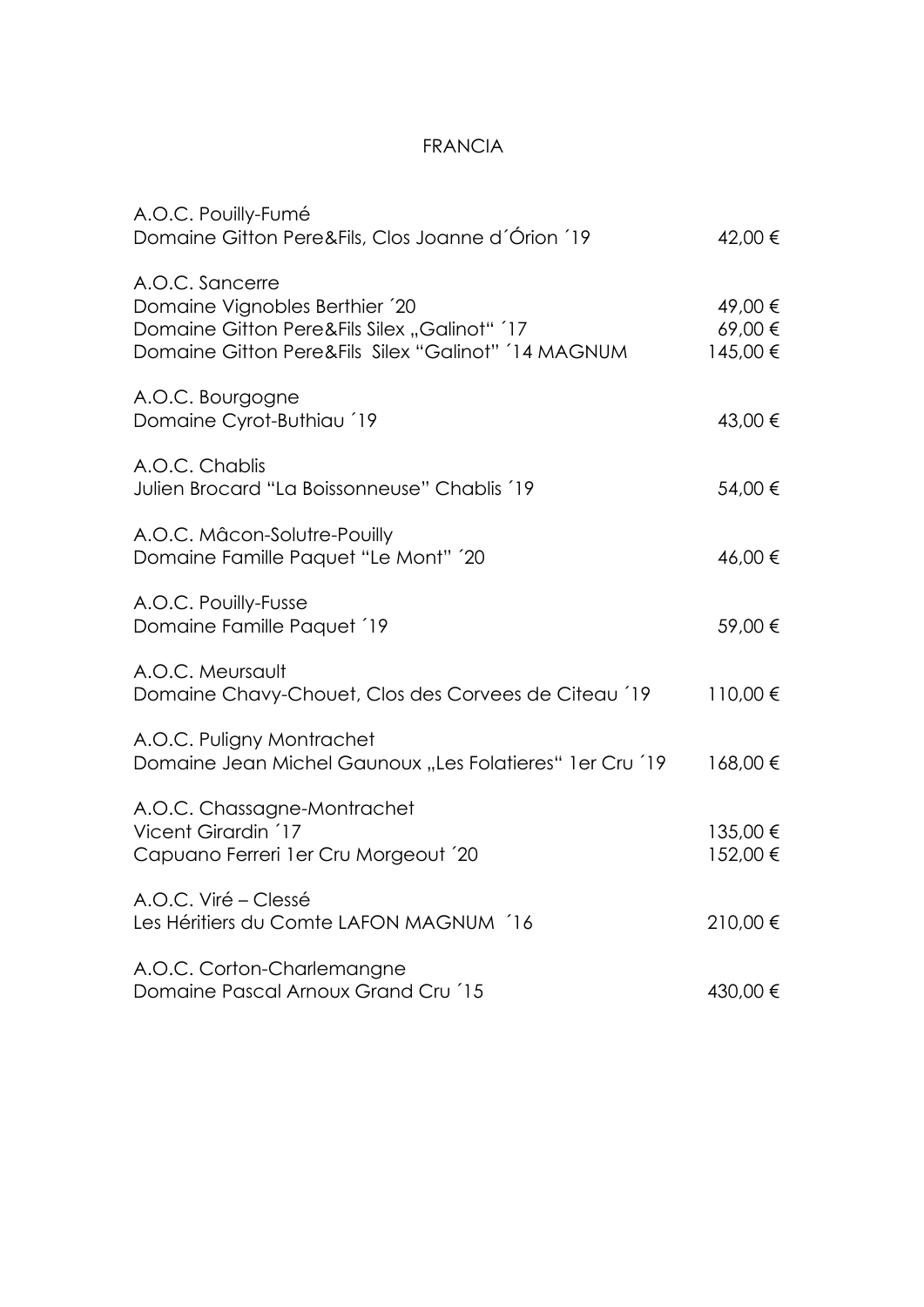## ITALIA

| D.O.C. Piemonte<br>San Pietro Gavi di Gavi                                                                                 | 29,00 €                                  |
|----------------------------------------------------------------------------------------------------------------------------|------------------------------------------|
| D.O.C. Friuli<br>Livio Felluga Pinot Grigio<br>Vie di Romans Piniot Grigio                                                 | 39,00 €<br>56,00 €                       |
| D.O.C. Campania<br>Marisa Cuomo Costa D'Amalfi (Furore Bianco)<br>Quintondecimo Giallo d'Arles (Greco di Tufo) 19          | 48,00 €<br>69,00€                        |
| D.O.C. Alto Adige<br>Terlan Winkl Sauvignon Blanc                                                                          | 42,00 €                                  |
| <u>VINO DULCE</u>                                                                                                          |                                          |
| Marjan Simcic, Leonardo Sweet                                                                                              | 75,00 €                                  |
| VINO TINTOS                                                                                                                |                                          |
| ESPAÑA                                                                                                                     |                                          |
| D.O. Mallorca<br>Son Agullo 17                                                                                             | 66,00€                                   |
| D.O. Cataluña<br>Clos d'Agon '03<br>(Cabernet Sauvignon, Merlot, Syrah, Monastrell)                                        | 120,00 €                                 |
| D.O. Navarra<br>Otazu Premium Cuvée 18                                                                                     | 32,00 €                                  |
| D.O. Somontano<br>Blecua '02<br>(Merlot, Cabernet Sauvignon, Garnacha, Tempranillo)                                        | 92,00€                                   |
| D.O. Rioja<br>Bozeto de Exopto<br>Roda I '15 (Tempranillo)<br>La Nieta 16(Tempranillo)<br>Hiru 3 Racimos '04 (Tempranillo) | 28,00 €<br>65,00 €<br>129,00€<br>162,00€ |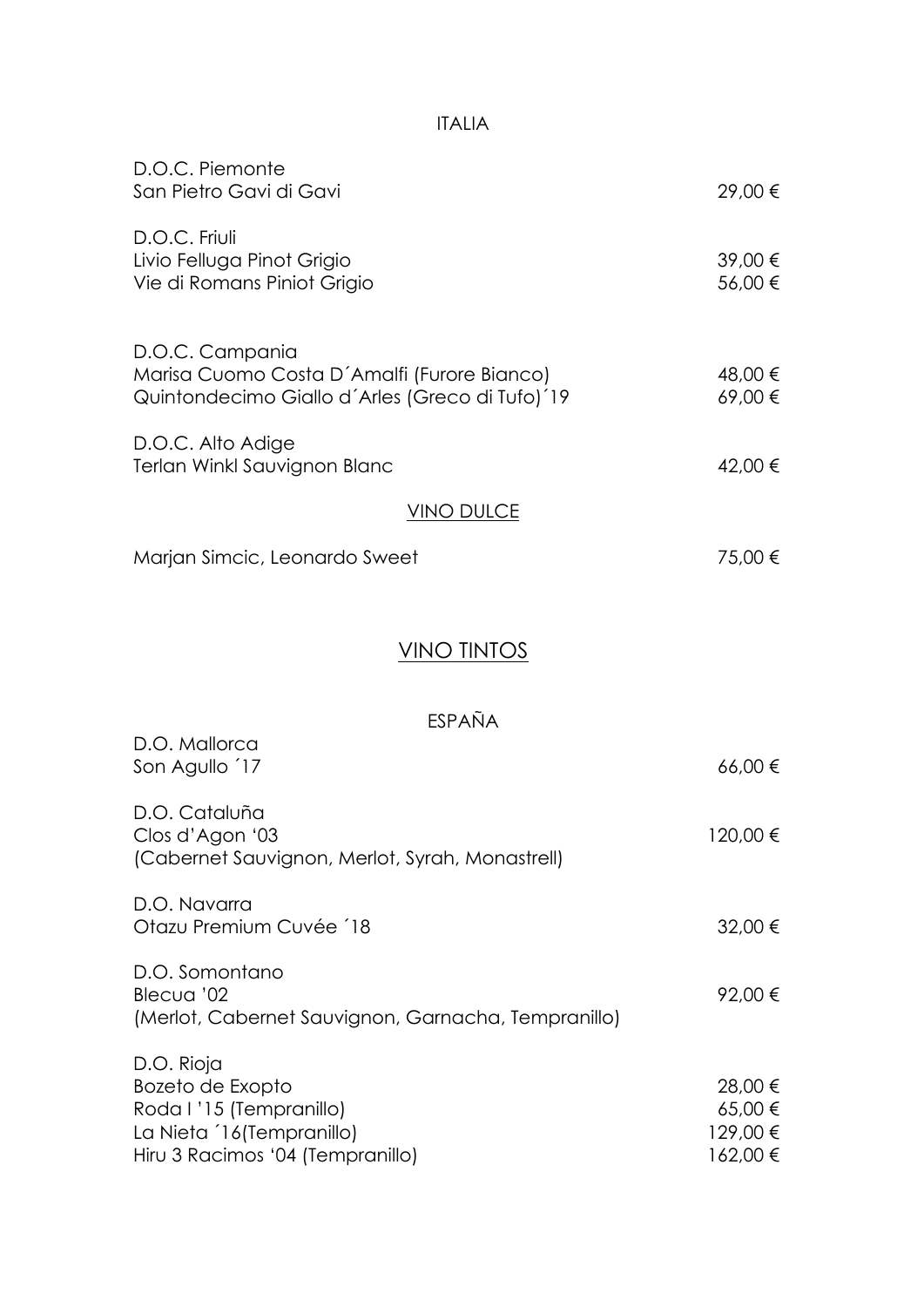| D.O. Castilla y Leon<br>Mauro V.S. '18 (Tempranillo)                                                                                                                                                                                                                                                            | $115,00 \in$                                                                 |
|-----------------------------------------------------------------------------------------------------------------------------------------------------------------------------------------------------------------------------------------------------------------------------------------------------------------|------------------------------------------------------------------------------|
| D.O. Ribera del Duero<br>Valparaiso '20<br>El Valiente<br>Valdaya<br>Aalto '18 (Tinto Fino)<br>Aalto MAGNUM '15 (Tinto Fino)                                                                                                                                                                                    | 26,00 €<br>38,00 €<br>65,00 €<br>54,00 €<br>125,00 €                         |
| D.O. Toro<br>Sofros 13                                                                                                                                                                                                                                                                                          | 39,00 €                                                                      |
| <b>ITALIA</b>                                                                                                                                                                                                                                                                                                   |                                                                              |
| D.O.C.Toscana<br>Pietroso Rosso de Montalcino 19<br>Le Volte dell'Ornellaia 17<br>Brunello di Montalcino Pian delle Vigne'05<br>(Sangiovese)<br>Poderi Mazzei Concerto di Fonterutoli '16<br>Monteverro, Terra di Monteverro (Toscana/Cuvée) '14<br>Monteverro, Terra di Monteverro MAGNUM '13<br>Monteverro 13 | 48,00 €<br>49,00 €<br>110,00 €<br>89,00 €<br>98,00 €<br>230,00 €<br>300,00 € |
| D.O.C. Marche<br>Stefano Antonucci Mossone Marche IGT '14 (Merlot)                                                                                                                                                                                                                                              | 79,00 €                                                                      |
| D.O.C. Alto Adige<br>Franz Haas Pinot Nero                                                                                                                                                                                                                                                                      | 56,00€                                                                       |
| <b>FRANCIA</b>                                                                                                                                                                                                                                                                                                  |                                                                              |
| A.O.C. Bourgonge<br>Cyrot-Buthiau Bourgonge Pinot Noir 19<br>Bourgonge Rouge La Taupe 18                                                                                                                                                                                                                        | 43,00 €<br>45,00 €                                                           |
| A.O.C. Santeney<br>Cyrot-Buthiau "Les Roussots" 1 er Cru 19                                                                                                                                                                                                                                                     | $61,00 \in$                                                                  |
| A.O.C. Corton<br>Domaine Arnoux "Le Rognet" Grand Cru 19                                                                                                                                                                                                                                                        | 352,00 €                                                                     |
| A.O.C. Pommard<br>Cyrot-Buthiau 19                                                                                                                                                                                                                                                                              | 95,00 €                                                                      |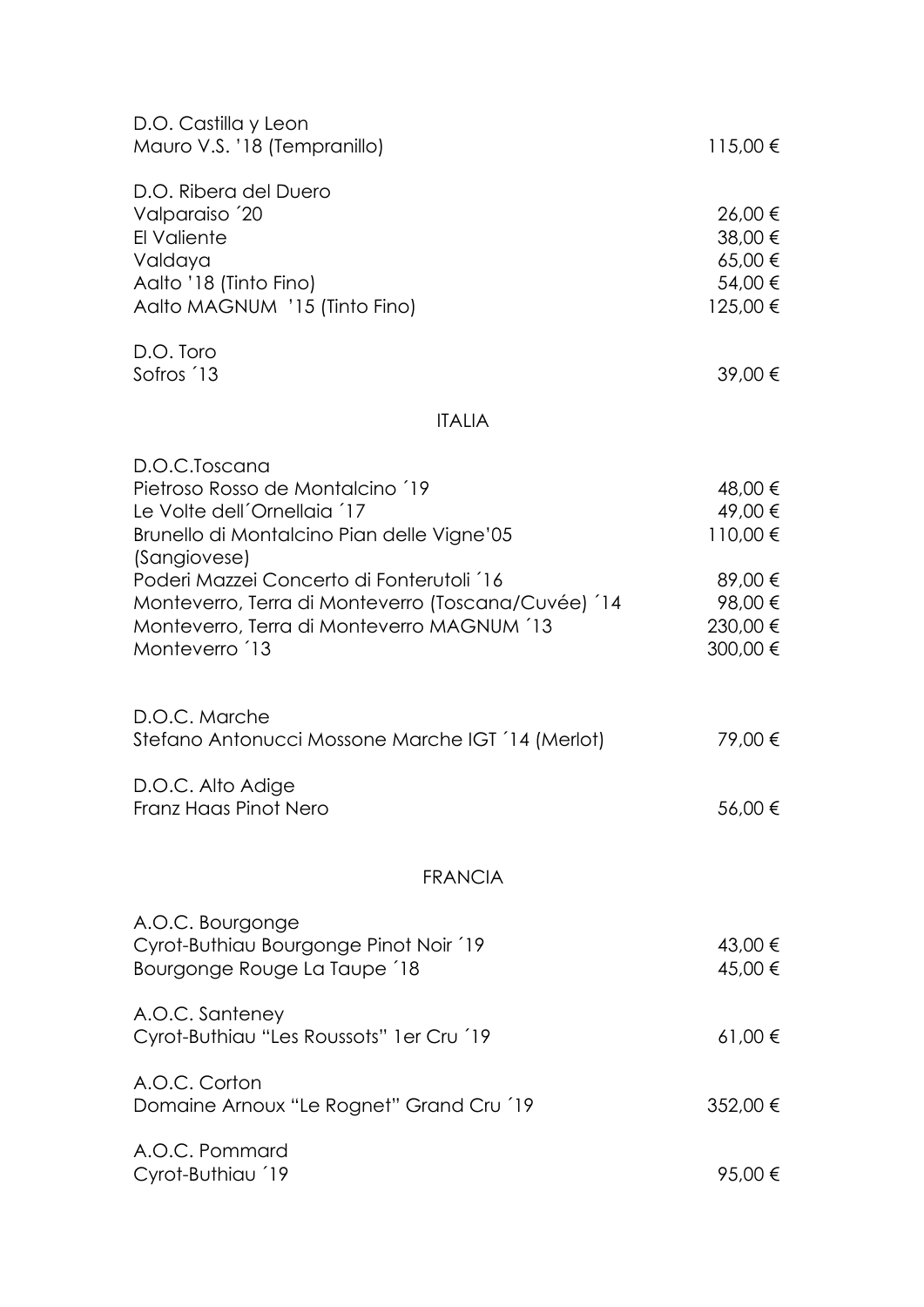| A.O.C. Saint-Emilion<br>Chateau La Croix Chantecaille '13<br>Chateau Canon '03                                                      | 69,00€<br>350,00 €                       |
|-------------------------------------------------------------------------------------------------------------------------------------|------------------------------------------|
| A.O.C. Margaux<br>Chateau Cantenac-Brown '05 MAGNUM                                                                                 | 290,00 €                                 |
| A.O.C. Saint-Estephe<br>Chateau Montrose '98                                                                                        | 390,00 €                                 |
| A.O.C. Pomerol<br>Chateau Clinet '98                                                                                                | 360,00 €                                 |
| A.O.C. Pauillac<br>Château Mouton Rothschild 76<br>Chateau Lafite Rothschild '76                                                    | 380,00 €<br>490,00 €                     |
| <b>ESTADOS UNIDOS</b>                                                                                                               |                                          |
| D.O. Napa Valley<br>Dominus Estate Dominus W.O. 11<br>Dominus Estate Othello W.O. 12                                                | 290,00 €<br>98,00 €                      |
| <u>Vino Rosado</u>                                                                                                                  |                                          |
| ESPAÑA                                                                                                                              |                                          |
| D.O. Ibiza<br>Ibizkus<br><b>Ibizkus MAGNUM</b>                                                                                      | 42,00 €<br>94,00 €                       |
| D.O. Rioja<br>Bozeto de Exopto                                                                                                      | 26,00 €                                  |
| <b>FRANCIA</b>                                                                                                                      |                                          |
| A.O.C. Languedoc<br>Gris Blanc et Noir<br><b>Hampton WATER</b><br>Hampton WATER MAGNUM                                              | 28,00 €<br>46,00 €<br>92,00 €            |
| A.O.C. Côtes de Provence<br>Les Valentines Rosé<br>Les Valentines Rosé MAGNUM<br>Ultimate Provence<br>Domaines Ott Chateau de Selle | 34,00 €<br>68,00 €<br>54,00 €<br>76,00 € |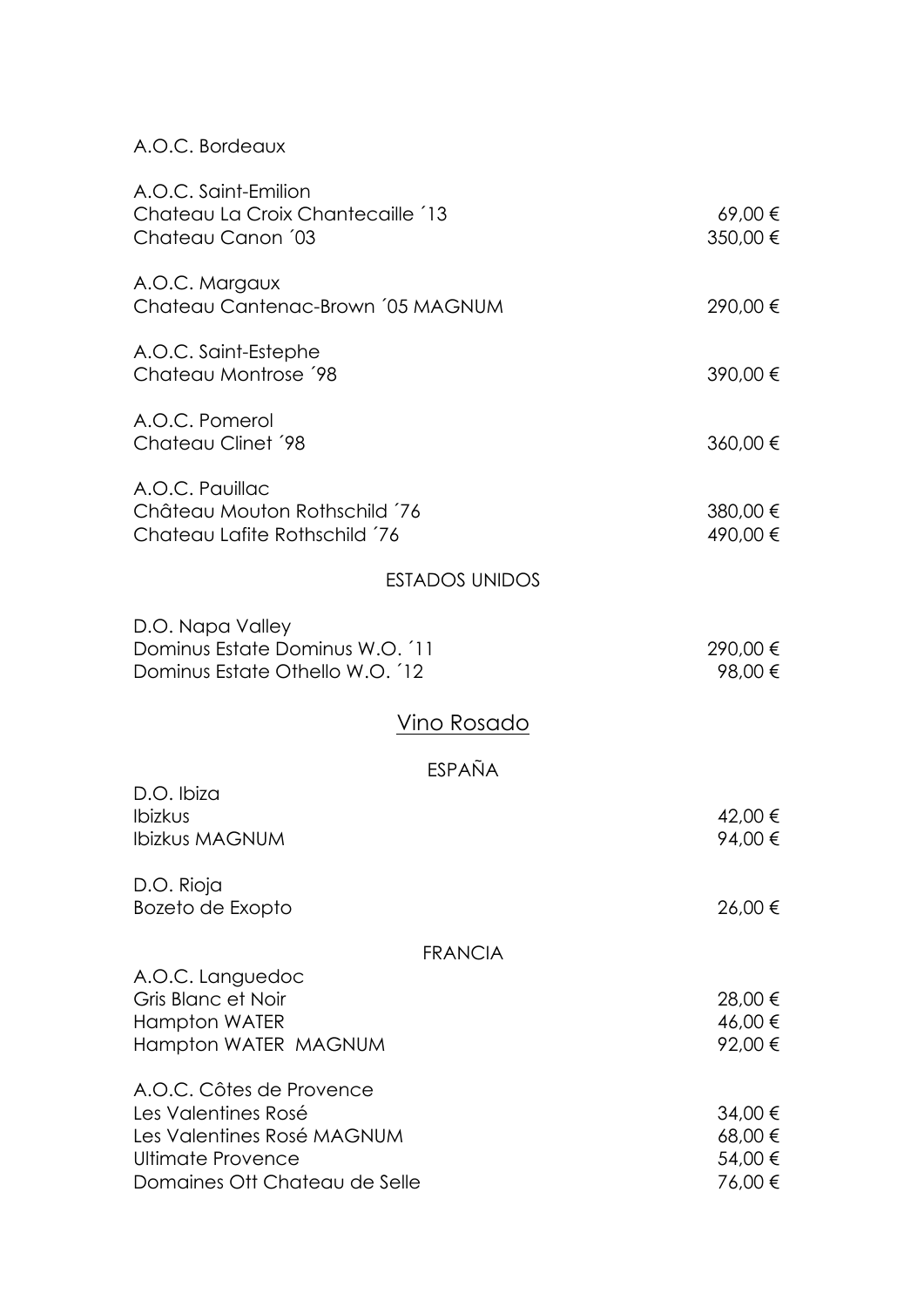# **Cocktails**

| SOHO PISCO                                                                                                    | 12,00 € |
|---------------------------------------------------------------------------------------------------------------|---------|
| Be sophisticated with spicy pisco, elderflower, lime, egg white, black pepper<br><b>PORNSTAR MARTINI</b>      | 16,00€  |
| Be sexy with Absolut vanilia, passoa, passion fruit, lime and champagne                                       |         |
| PURA VIDA MOJITO                                                                                              | 12,00 € |
| Keep it simple with Bacardi, crushed-lime, sugar& mint topped with soda,<br>served tall over crushed ice      |         |
| <b>PASSION AND GINGER CAIPIRINHA</b>                                                                          | 14,00 € |
| Brazil ? Cachaça passion fruit, ginger, lime, sugar served tall over crushed ice<br><b>MOSCOW MULE</b>        | 12,00 € |
| Have it spicy, vodka, ginger beer, lime, ginger                                                               |         |
| FROZEN COCONUT DAIQUIRY<br>Love frozen Aged rum, coconut water, coconut milk, lime, cane sugar, served frozen | 12,00 € |
| Espresso Martini                                                                                              | 12,00 € |
| Midday snack with espresso, vodka, kahlua, sugar<br>Jameson Cocktail                                          | 12.00 € |
| Jameson, ginger ale, lime                                                                                     |         |

## **Aperitivos**

| Copa Cava                                  | $6,50 \in$ |
|--------------------------------------------|------------|
| Copa de Champagne                          | 14,00 €    |
| <b>Bloody Mary</b>                         | 12,00 €    |
| Campari Soda                               | 8,50 €     |
| Campari Orange                             | 8,50 €     |
| House vermut                               | $6,00 \in$ |
| Martini Dry Cocktail (Gin and Martini Dry) | 8,50 €     |
| Negroni (Gin, Martini Rosso, Campari)      | 8,50 €     |
| Aperol Spritz (Cava con Aperol)            | 7,50 €     |
| Hugo (Cava, Elderflower, Lime)             | 7,50 €     |

# Jerez (5cl)

| Tio Pepe Fino                     | 5,00 € |
|-----------------------------------|--------|
| Emilio Lustau-Papirusa Manzanilla | 7,50 € |
| Pedro Ximenez Single Cask         | 9,50€  |

# Oportos (5cl)

| $5.50 \in$  |
|-------------|
| 7.00 €      |
| 8,50€       |
| $10.50 \in$ |
|             |